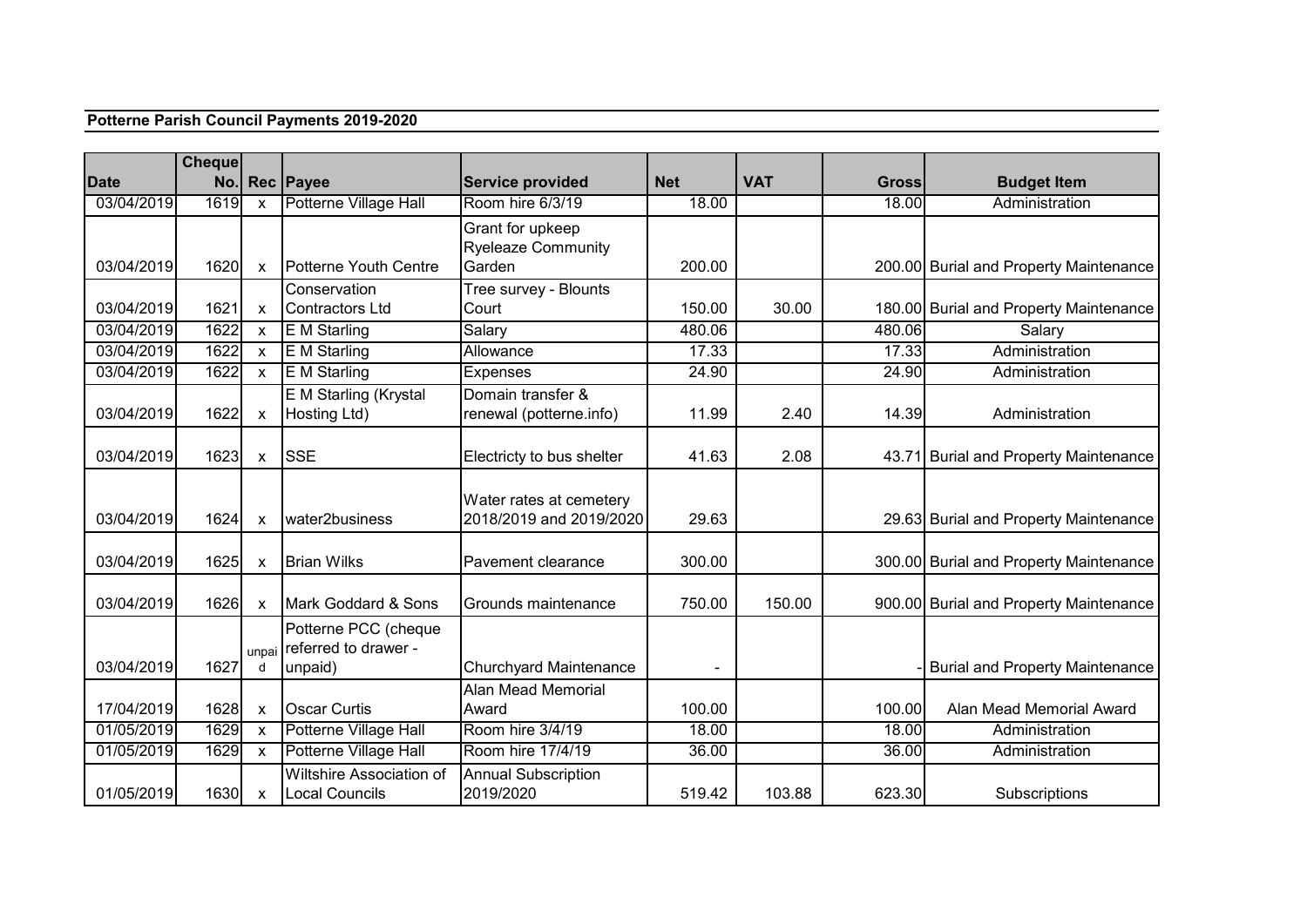|            |           |                           |                                         | Tree work Blounts Court                                                                |                |        |        |                                          |
|------------|-----------|---------------------------|-----------------------------------------|----------------------------------------------------------------------------------------|----------------|--------|--------|------------------------------------------|
| 01/05/2019 | 1632      | $\boldsymbol{\mathsf{x}}$ | <b>Green Farm Tree Care</b>             | and Cemetery                                                                           | 1,375.00       |        |        | 1,375.00 Burial and Property Maintenance |
| 01/05/2019 | 1633      | $\mathsf{x}$              | <b>E</b> M Starling                     | <b>Expenses</b>                                                                        | 12.99          |        | 12.99  | Administration                           |
|            |           |                           | E M Starling (Avon                      | <b>Engraving Alan Mead</b>                                                             |                |        |        |                                          |
| 01/05/2019 | 1633      | $\mathsf{x}$              | Trophies)                               | Award and Jubilee Cup                                                                  | 16.67          | 3.33   | 20.00  | Administration                           |
|            |           |                           | E M Starling (Online                    | Play bark for Blounts                                                                  |                |        |        |                                          |
| 01/05/2019 | 1633      | $\boldsymbol{\mathsf{X}}$ | Playgrounds)                            | Court play area                                                                        | 212.00         | 42.40  |        | 254.40 Burial and Property Maintenance   |
| 01/05/2019 | 1633      | $\mathsf{x}$              | <b>E</b> M Starling                     | Salary                                                                                 | 442.38         |        | 442.38 | Salary                                   |
| 01/05/2019 | 1633      | $\mathsf{x}$              | E M Starling                            | Allowance                                                                              | 17.33          |        | 17.33  | Administration                           |
| 01/05/2019 | 1635      | $\mathsf{x}$              | Mark Goddard & Sons                     | Grounds maintenance                                                                    | 380.00         | 76.00  |        | 456.00 Burial and Property Maintenance   |
| 01/05/2019 | 1636      | $\boldsymbol{\mathsf{X}}$ | Potterne PCC (replace<br>cheque no 1637 | Churchyard maintenance<br>(replacement cheque for<br>1627)                             | 700.00         |        |        | 700.00 Burial and Property Maintenance   |
|            |           |                           |                                         | <b>Refreshments for Annual</b>                                                         |                |        |        |                                          |
| 01/05/2019 | 1637      | $\boldsymbol{\mathsf{x}}$ | Nesta Pudney                            | Parish Meeting                                                                         | 24.10          |        | 24.10  | Administration                           |
| 17/05/2019 | <b>DD</b> | $\pmb{\chi}$              | <b>ICO</b>                              | <b>Data Protection Fee</b>                                                             | 35.00          |        | 35.00  | Administration                           |
| 30/05/2019 |           |                           | <b>Goughs Solicitors</b>                | Legal services re 56<br><b>Blounts Court</b>                                           | $\blacksquare$ | 118.40 |        | Administration                           |
| 30/05/2019 |           |                           | <b>Book entry</b>                       | VAT charged on invoice<br>but payment taken from<br>£1000 paid on account<br>13/3/2019 |                | 118.40 |        | Administration                           |
| 05/06/2019 | 1638      | $\mathsf{x}$              | Potterne Village Hall                   | Room hire 1/5/19                                                                       | 18.00          |        | 18.00  | Administration                           |
| 05/06/2019 | 1639      | $\mathsf{x}$              | Conservation<br><b>Contractors Ltd</b>  | Tree surgery Blounts<br>Court                                                          | 1,200.00       | 240.00 |        | 1,440.00 Burial and Property Maintenance |
|            |           |                           | HM Revenue and                          |                                                                                        |                |        |        |                                          |
| 05/06/2019 | 1640      | $\mathsf{x}$              | <b>Customs</b>                          | <b>PAYE</b>                                                                            | 30.87          |        | 30.87  | Salary                                   |
| 05/06/2019 | 1641      | $\mathsf{x}$              | <b>E</b> M Starling                     | Salary                                                                                 | 442.18         |        | 442.18 | Salary                                   |
| 05/06/2019 | 1641      | $\mathsf{x}$              | <b>E</b> M Starling                     | <b>Allowance</b>                                                                       | 17.33          |        | 17.33  | Administration                           |
| 05/06/2019 | 1642      | $\boldsymbol{\mathsf{X}}$ | Worton Parish Council                   | <b>SLCC</b> membership<br>2019/2020 50% of fee                                         | 68.00          |        | 68.00  | Subscriptions                            |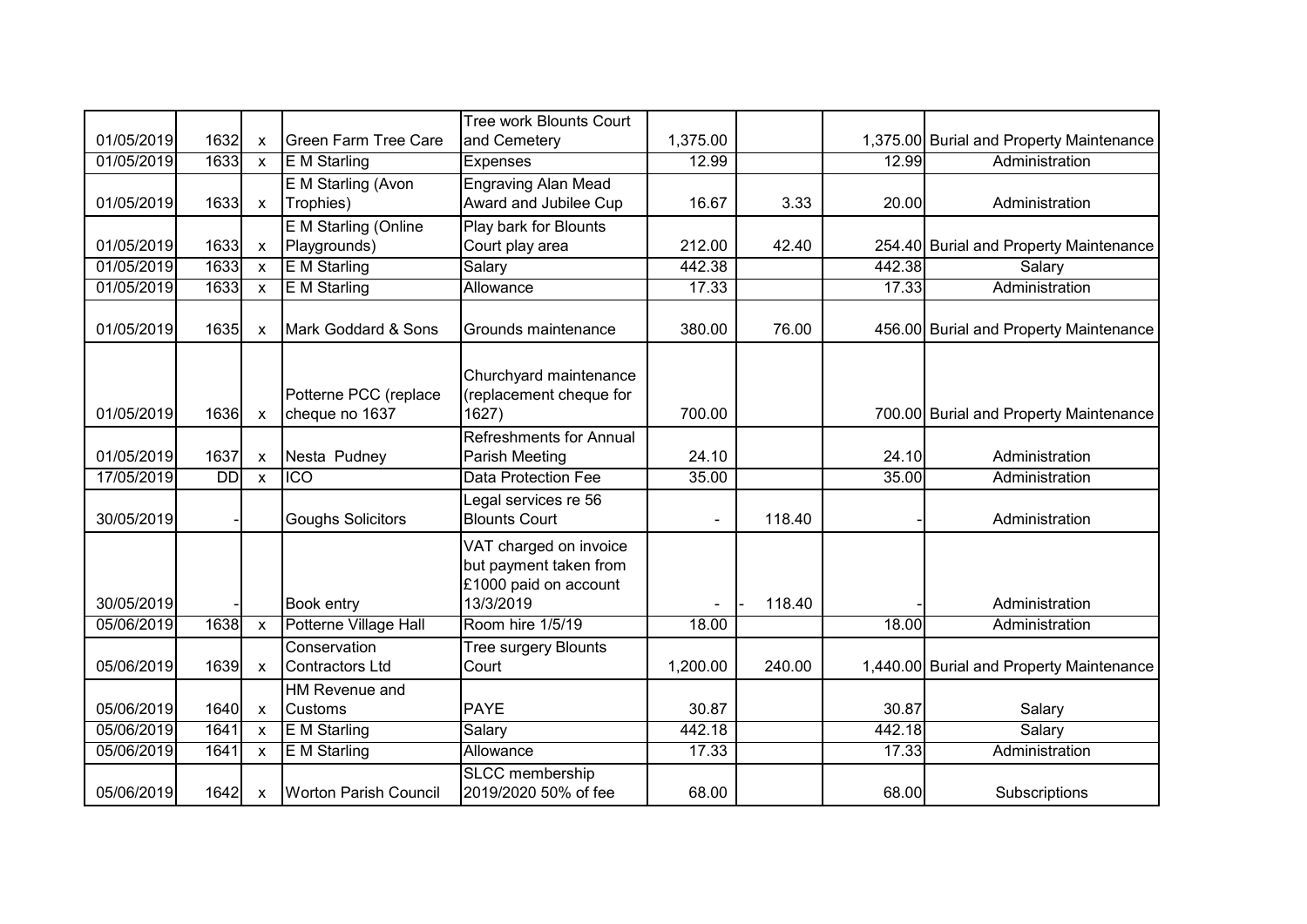| 05/06/2019 | 1644 | X            | David Owen                              | <b>Internal Audit Fee</b>                | 500.00 | 100.00 | 600.00 | Administration                         |
|------------|------|--------------|-----------------------------------------|------------------------------------------|--------|--------|--------|----------------------------------------|
| 10/06/2019 |      | $\mathsf{x}$ | Lloyds Bank                             | <b>Overdraft Fee</b>                     | 1.33   |        | 1.33   | Administration                         |
| 03/07/2019 | 1645 | $\mathsf{x}$ | Potterne Village Hall                   | Room hire 5/6/19                         | 18.00  |        | 18.00  | Administration                         |
| 03/07/2019 | 1646 | $\mathsf{x}$ | Five Lanes CE VC<br>Primary School      | Donation towards school<br>trip          | 200.00 |        | 200.00 | S <sub>137</sub>                       |
| 03/07/2019 | 1647 | $\mathsf{x}$ | <b>E</b> M Starling                     | Salary                                   | 442.38 |        | 442.38 | Salary                                 |
| 03/07/2019 | 1647 | $\mathsf{x}$ | <b>E</b> M Starling                     | Allowance                                | 17.33  |        | 17.33  | Administration                         |
| 03/07/2019 | 1647 | $\mathsf{x}$ | <b>E</b> M Starling                     | Expenses                                 | 42.94  |        | 42.94  | Administration                         |
| 03/07/2019 | 1647 | X            | E M Starling (Krystal<br>Hosting Ltd)   | Web hosting fee                          | 99.94  | 19.99  | 119.93 | Administration                         |
| 03/07/2019 | 1648 | $\mathsf{x}$ | HM Revenue and<br>Customs               | <b>PAYE</b>                              | 54.20  |        | 54.20  | Salary                                 |
| 03/07/2019 | 1649 | X            | <b>SSE</b>                              | Electricty to bus shelter                | 41.63  | 2.08   | 43.71  | <b>Burial and Property Maintenance</b> |
| 03/07/2019 | 1650 | $\mathsf{x}$ | Mark Goddard & Sons                     | Grounds maintenance                      | 570.00 | 114.00 |        | 684.00 Burial and Property Maintenance |
| 07/08/2019 | 1651 | $\mathsf{x}$ | Potterne Village Hall                   | Room Hire 3/7/19                         | 18.00  |        | 18.00  | Administration                         |
| 07/08/2019 | 1652 | X            | <b>I</b> Potterne Youth Centre          | Donation towards running<br>costs        | 500.00 |        | 500.00 | S137                                   |
| 07/08/2019 | 1653 | X            | GeoXphere Ltd                           | Parish Online 16/7/19-<br>16/7/20        | 30.00  | 6.00   | 36.00  | Administration                         |
| 07/08/2019 | 1654 | $\mathsf{x}$ | <b>SLCC Enterprises Ltd</b>             | <b>Website Accessibility</b><br>Training | 30.00  | 6.00   | 36.00  | Training                               |
| 07/08/2019 | 1655 | X            | <b>Value Products Ltd</b>               | Dog signs and litter signs               | 53.10  | 10.62  |        | 63.72 Burial and Property Maintenance  |
| 07/08/2019 | 1655 | X            | Value Products Ltd                      | Litter signs (back order)                | 11.40  | 2.28   |        | 13.68 Burial and Property Maintenance  |
| 07/08/2019 | 1657 | $\mathsf{x}$ | <b>HM</b> Revenue and<br><b>Customs</b> | <b>PAYE</b>                              | 54.40  |        | 54.40  | Salary                                 |
| 07/08/2019 | 1658 | $\mathsf{x}$ | <b>E</b> M Starling                     | Salary                                   | 442.18 |        | 442.18 | Salary                                 |
| 07/08/2019 | 1658 | $\mathsf{x}$ | <b>E</b> M Starling                     | Allowance                                | 17.33  |        | 17.33  | Administration                         |
| 07/08/2009 | 1658 | $\mathsf{x}$ | E M Starling                            | Expenses                                 | 31.20  |        | 31.20  | Administration                         |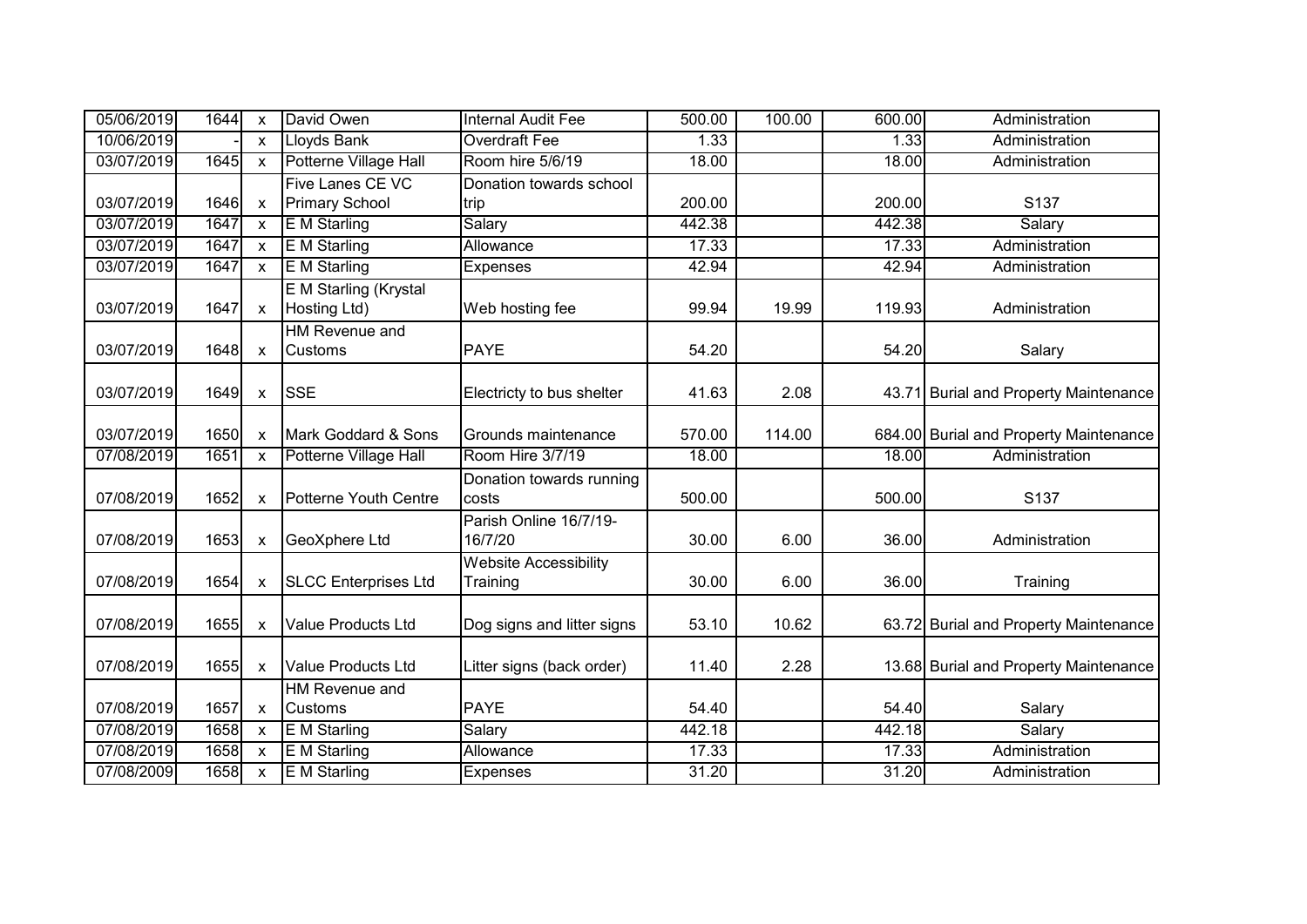|            |           |                           |                                                   | Painting cemetery fence                              |        |        |        |                                        |
|------------|-----------|---------------------------|---------------------------------------------------|------------------------------------------------------|--------|--------|--------|----------------------------------------|
| 07/08/2019 | 1659      | $\boldsymbol{\mathsf{x}}$ | <b>I</b> Brian Wilks                              | and gates                                            | 490.00 |        |        | 490.00 Burial and Property Maintenance |
| 04/09/2019 | 1660      | $\mathsf{x}$              | Potterne Village Hall                             | Room hire 7/8/19                                     | 18.00  |        | 18.00  | Administration                         |
|            |           |                           |                                                   |                                                      |        |        |        |                                        |
| 04/09/2019 | 1661      | $\boldsymbol{\mathsf{x}}$ | <b>SSE</b>                                        | Electricty to bus shelter                            | 18.50  | 0.92   |        | 19.42 Burial and Property Maintenance  |
| 04/09/2019 | 1662      | $\mathsf{x}$              | <b>E</b> M Starling                               | Salary                                               | 459.51 |        | 459.51 | Salary                                 |
| 04/09/2019 | 1663      | $\boldsymbol{\mathsf{x}}$ | HM Revenue and<br><b>Customs</b>                  | <b>PAYE</b>                                          | 54.40  |        | 54.40  | Salary                                 |
| 04/09/2019 | 1664      | $\mathsf{x}$              | <b>Eastwell Estates Trust</b>                     | <b>Contribution towards</b><br>fencing for WWI trees | 600.00 |        | 600.00 | S137                                   |
| 23/09/2019 | <b>DD</b> | $\boldsymbol{\mathsf{x}}$ | <b>SSE</b>                                        | Electricty to bus shelter                            | 5.46   | 0.26   |        | 5.72 Burial and Property Maintenance   |
| 09/10/2019 | 1665      | $\boldsymbol{\mathsf{x}}$ | <b>Potterne Village Hall</b>                      | Room hire 4/9/19                                     | 18.00  |        | 18.00  | Administration                         |
| 09/10/2019 | 1666      | $\boldsymbol{\mathsf{X}}$ | Playsafety Limited                                | Playground inspection                                | 68.50  | 13.70  |        | 82.20 Burial and Property Maintenance  |
|            |           |                           | HM Revenue and                                    |                                                      |        |        |        |                                        |
| 09/10/2019 | 1668      | $\boldsymbol{\mathsf{X}}$ | <b>Customs</b>                                    | <b>PAYE</b>                                          | 54.20  |        | 54.20  | Salary                                 |
| 09/10/2019 | 1669      | $\mathsf{x}$              | <b>E</b> M Starling                               | Salary                                               | 442.38 |        | 442.38 | Salary                                 |
| 09/10/2019 | 1669      | $\mathsf{x}$              | E M Starling                                      | Allowance                                            | 17.33  |        | 17.33  | Administration                         |
| 09/10/2019 | 1669      | $\boldsymbol{\mathsf{x}}$ | <b>E</b> M Starling                               | <b>Expenses</b>                                      | 38.01  |        | 38.01  | Administration                         |
| 09/10/2019 | 1670      | $\mathsf{x}$              | Wiltshire Association of<br><b>Local Councils</b> | Chairing skills training<br>course                   | 65.00  | 13.00  | 78.00  | Training                               |
| 09/10/2019 | 1671      | $\boldsymbol{\mathsf{x}}$ | <b>Green Farm Tree Care</b>                       | Removal of trees along<br>fencing line at Ryeleaze   | 325.00 |        |        | 325.00 Burial and Property Maintenance |
| 09/10/2019 | 1672      | $\boldsymbol{\mathsf{x}}$ | Mark Goddard & Sons<br>Landscaping                | Grass cutting July,<br>August, September             | 760.00 | 152.00 |        | 912.00 Burial and Property Maintenance |
| 21/10/2019 | <b>DD</b> | $\boldsymbol{\mathsf{x}}$ | <b>ISSE</b>                                       | Electricty to bus shelter                            | 6.16   | 0.30   |        | 6.46 Burial and Property Maintenance   |
| 06/11/2019 | 1673      | $\mathsf{x}$              | Potterne Village Hall                             | Room hire 9/10/19                                    | 18.00  |        | 18.00  | Administration                         |
| 06/11/2019 | 1673      | $\mathsf{x}$              | Potterne Village Hall                             | Room hire 30/10/2019                                 | 18.00  |        | 18.00  | Administration                         |
| 06/11/2019 | 1674      | $\boldsymbol{\mathsf{x}}$ | Wiltshire Council                                 | <b>Contribution towards</b><br>replace litter bin    | 100.00 |        |        | 100.00 Burial and Property Maintenance |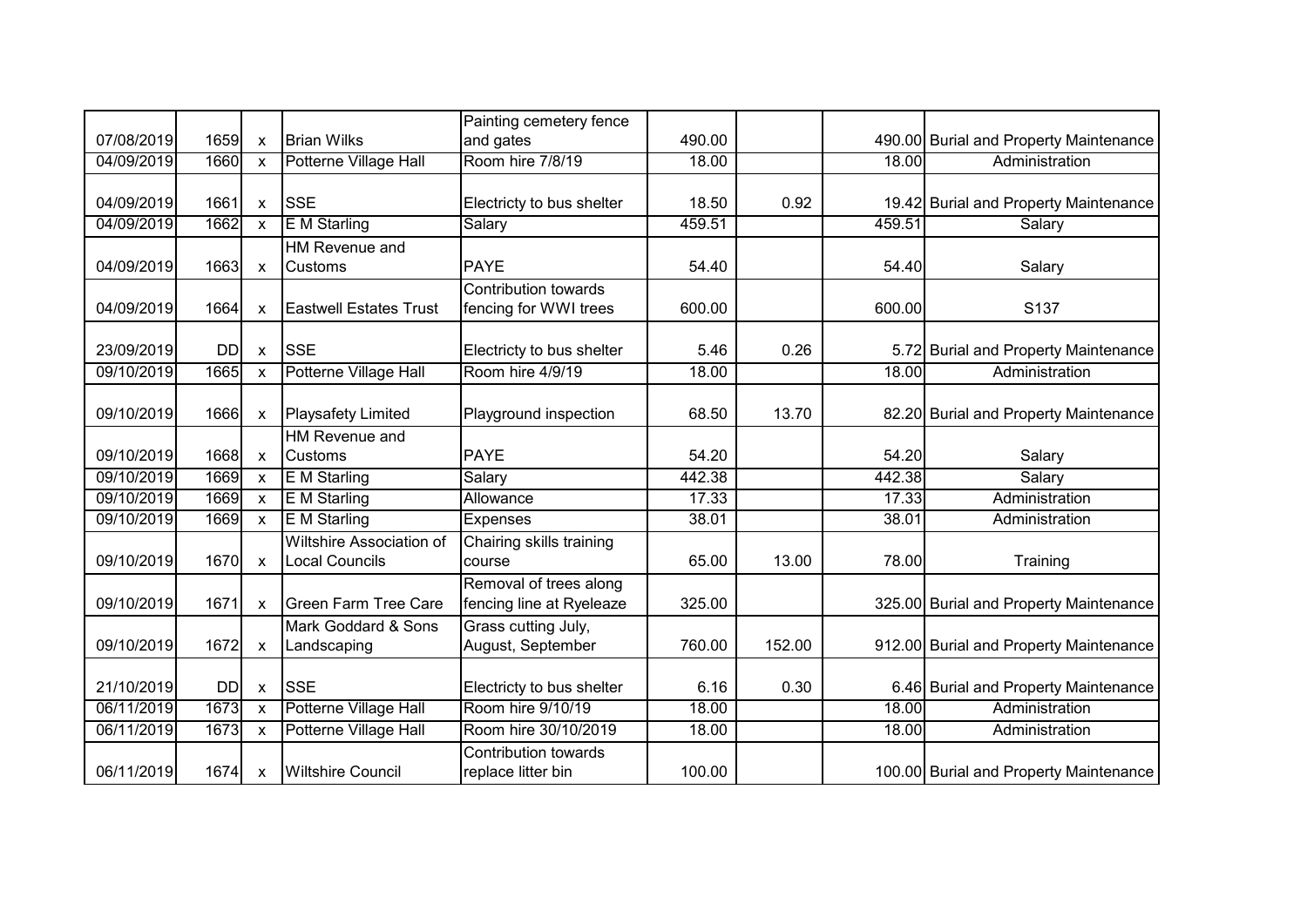| 06/11/2019<br>1675<br><b>PAYE</b><br>54.40<br>54.40<br><b>Customs</b><br>Salary<br>$\boldsymbol{\mathsf{X}}$<br>1676<br>E M Starling<br>Salary<br>442.18<br>06/11/2019<br>442.18<br>Salary<br>$\mathsf{x}$<br>06/11/2019<br>1676<br><b>E</b> M Starling<br>17.33<br>17.33<br>Allowance<br>Administration<br>$\mathsf{x}$<br>Installation of new<br><b>Wiltshire Electrics</b><br>165.88<br>06/11/2019<br>1677<br>defibrillator cabinet<br>33.18<br>199.06 Burial and Property Maintenance<br>$\boldsymbol{\mathsf{x}}$<br>Replacement locks for<br>06/11/2019<br>1678<br>John Mann<br>notice boards (Isaac Lord)<br>54.79<br>10.96<br>65.75 Burial and Property Maintenance<br>$\boldsymbol{\mathsf{x}}$<br>Peplacement keys for<br>notice boards (Lock &<br>06/11/2019<br>1678<br>John Mann<br>Key)<br>12.00<br>2.40<br>14.40 Burial and Property Maintenance<br>$\pmb{\chi}$<br>1679<br>New councillor training<br>Training<br>06/11/2019<br><b>Keevil Parish Council</b><br>60.00<br>60.00<br>$\mathsf{x}$<br>Royal British Legion -<br>Donation toward<br>06/11/2019<br>1680<br>Potterne Branch<br>20.00<br>S137<br>Remembrance wreath<br>20.00<br>$\boldsymbol{\mathsf{x}}$<br>egal services re 56<br>06/11/2019<br>1801<br><b>Goughs Solicitors</b><br><b>Blounts Court</b><br>401.60<br>115.20<br>401.60<br>Administration<br>$\boldsymbol{\mathsf{X}}$<br>VAT charged on invoice<br>but part of payment taken<br>from £1000 paid on<br>account 13/3/2019<br>115.20<br>06/11/2019<br>1801<br><b>Book entry</b><br>Administration<br>$\boldsymbol{\mathsf{x}}$<br>21/11/2019<br><b>SSE</b><br>6.30<br>0.31<br>6.61 Burial and Property Maintenance<br><b>DD</b><br>Electricty to bus shelter<br>$\mathsf{x}$<br>Room hire 6/11/2019<br>Potterne Village Hall<br>04/12/2019<br>1802<br>18.00<br>18.00<br>Administration<br>$\mathsf{x}$<br>HM Revenue and<br>04/12/2019<br>1803<br><b>PAYE</b><br>54.40<br><b>Customs</b><br>54.40<br>Salary<br>$\mathsf{x}$<br>442.18<br>04/12/2019<br>1804<br>E M Starling<br>Salary<br>442.18<br>Salary<br>$\mathsf{x}$<br>04/12/2019<br>1804<br>E M Starling<br>17.33<br>17.33<br>Allowance<br>Administration<br>$\mathsf{x}$ |  | <b>HM Revenue and</b> |  |  |  |
|------------------------------------------------------------------------------------------------------------------------------------------------------------------------------------------------------------------------------------------------------------------------------------------------------------------------------------------------------------------------------------------------------------------------------------------------------------------------------------------------------------------------------------------------------------------------------------------------------------------------------------------------------------------------------------------------------------------------------------------------------------------------------------------------------------------------------------------------------------------------------------------------------------------------------------------------------------------------------------------------------------------------------------------------------------------------------------------------------------------------------------------------------------------------------------------------------------------------------------------------------------------------------------------------------------------------------------------------------------------------------------------------------------------------------------------------------------------------------------------------------------------------------------------------------------------------------------------------------------------------------------------------------------------------------------------------------------------------------------------------------------------------------------------------------------------------------------------------------------------------------------------------------------------------------------------------------------------------------------------------------------------------------------------------------------------------------------------------------------------------------------------------------------------------|--|-----------------------|--|--|--|
|                                                                                                                                                                                                                                                                                                                                                                                                                                                                                                                                                                                                                                                                                                                                                                                                                                                                                                                                                                                                                                                                                                                                                                                                                                                                                                                                                                                                                                                                                                                                                                                                                                                                                                                                                                                                                                                                                                                                                                                                                                                                                                                                                                        |  |                       |  |  |  |
|                                                                                                                                                                                                                                                                                                                                                                                                                                                                                                                                                                                                                                                                                                                                                                                                                                                                                                                                                                                                                                                                                                                                                                                                                                                                                                                                                                                                                                                                                                                                                                                                                                                                                                                                                                                                                                                                                                                                                                                                                                                                                                                                                                        |  |                       |  |  |  |
|                                                                                                                                                                                                                                                                                                                                                                                                                                                                                                                                                                                                                                                                                                                                                                                                                                                                                                                                                                                                                                                                                                                                                                                                                                                                                                                                                                                                                                                                                                                                                                                                                                                                                                                                                                                                                                                                                                                                                                                                                                                                                                                                                                        |  |                       |  |  |  |
|                                                                                                                                                                                                                                                                                                                                                                                                                                                                                                                                                                                                                                                                                                                                                                                                                                                                                                                                                                                                                                                                                                                                                                                                                                                                                                                                                                                                                                                                                                                                                                                                                                                                                                                                                                                                                                                                                                                                                                                                                                                                                                                                                                        |  |                       |  |  |  |
|                                                                                                                                                                                                                                                                                                                                                                                                                                                                                                                                                                                                                                                                                                                                                                                                                                                                                                                                                                                                                                                                                                                                                                                                                                                                                                                                                                                                                                                                                                                                                                                                                                                                                                                                                                                                                                                                                                                                                                                                                                                                                                                                                                        |  |                       |  |  |  |
|                                                                                                                                                                                                                                                                                                                                                                                                                                                                                                                                                                                                                                                                                                                                                                                                                                                                                                                                                                                                                                                                                                                                                                                                                                                                                                                                                                                                                                                                                                                                                                                                                                                                                                                                                                                                                                                                                                                                                                                                                                                                                                                                                                        |  |                       |  |  |  |
|                                                                                                                                                                                                                                                                                                                                                                                                                                                                                                                                                                                                                                                                                                                                                                                                                                                                                                                                                                                                                                                                                                                                                                                                                                                                                                                                                                                                                                                                                                                                                                                                                                                                                                                                                                                                                                                                                                                                                                                                                                                                                                                                                                        |  |                       |  |  |  |
|                                                                                                                                                                                                                                                                                                                                                                                                                                                                                                                                                                                                                                                                                                                                                                                                                                                                                                                                                                                                                                                                                                                                                                                                                                                                                                                                                                                                                                                                                                                                                                                                                                                                                                                                                                                                                                                                                                                                                                                                                                                                                                                                                                        |  |                       |  |  |  |
|                                                                                                                                                                                                                                                                                                                                                                                                                                                                                                                                                                                                                                                                                                                                                                                                                                                                                                                                                                                                                                                                                                                                                                                                                                                                                                                                                                                                                                                                                                                                                                                                                                                                                                                                                                                                                                                                                                                                                                                                                                                                                                                                                                        |  |                       |  |  |  |
|                                                                                                                                                                                                                                                                                                                                                                                                                                                                                                                                                                                                                                                                                                                                                                                                                                                                                                                                                                                                                                                                                                                                                                                                                                                                                                                                                                                                                                                                                                                                                                                                                                                                                                                                                                                                                                                                                                                                                                                                                                                                                                                                                                        |  |                       |  |  |  |
|                                                                                                                                                                                                                                                                                                                                                                                                                                                                                                                                                                                                                                                                                                                                                                                                                                                                                                                                                                                                                                                                                                                                                                                                                                                                                                                                                                                                                                                                                                                                                                                                                                                                                                                                                                                                                                                                                                                                                                                                                                                                                                                                                                        |  |                       |  |  |  |
|                                                                                                                                                                                                                                                                                                                                                                                                                                                                                                                                                                                                                                                                                                                                                                                                                                                                                                                                                                                                                                                                                                                                                                                                                                                                                                                                                                                                                                                                                                                                                                                                                                                                                                                                                                                                                                                                                                                                                                                                                                                                                                                                                                        |  |                       |  |  |  |
|                                                                                                                                                                                                                                                                                                                                                                                                                                                                                                                                                                                                                                                                                                                                                                                                                                                                                                                                                                                                                                                                                                                                                                                                                                                                                                                                                                                                                                                                                                                                                                                                                                                                                                                                                                                                                                                                                                                                                                                                                                                                                                                                                                        |  |                       |  |  |  |
|                                                                                                                                                                                                                                                                                                                                                                                                                                                                                                                                                                                                                                                                                                                                                                                                                                                                                                                                                                                                                                                                                                                                                                                                                                                                                                                                                                                                                                                                                                                                                                                                                                                                                                                                                                                                                                                                                                                                                                                                                                                                                                                                                                        |  |                       |  |  |  |
|                                                                                                                                                                                                                                                                                                                                                                                                                                                                                                                                                                                                                                                                                                                                                                                                                                                                                                                                                                                                                                                                                                                                                                                                                                                                                                                                                                                                                                                                                                                                                                                                                                                                                                                                                                                                                                                                                                                                                                                                                                                                                                                                                                        |  |                       |  |  |  |
|                                                                                                                                                                                                                                                                                                                                                                                                                                                                                                                                                                                                                                                                                                                                                                                                                                                                                                                                                                                                                                                                                                                                                                                                                                                                                                                                                                                                                                                                                                                                                                                                                                                                                                                                                                                                                                                                                                                                                                                                                                                                                                                                                                        |  |                       |  |  |  |
|                                                                                                                                                                                                                                                                                                                                                                                                                                                                                                                                                                                                                                                                                                                                                                                                                                                                                                                                                                                                                                                                                                                                                                                                                                                                                                                                                                                                                                                                                                                                                                                                                                                                                                                                                                                                                                                                                                                                                                                                                                                                                                                                                                        |  |                       |  |  |  |
|                                                                                                                                                                                                                                                                                                                                                                                                                                                                                                                                                                                                                                                                                                                                                                                                                                                                                                                                                                                                                                                                                                                                                                                                                                                                                                                                                                                                                                                                                                                                                                                                                                                                                                                                                                                                                                                                                                                                                                                                                                                                                                                                                                        |  |                       |  |  |  |
|                                                                                                                                                                                                                                                                                                                                                                                                                                                                                                                                                                                                                                                                                                                                                                                                                                                                                                                                                                                                                                                                                                                                                                                                                                                                                                                                                                                                                                                                                                                                                                                                                                                                                                                                                                                                                                                                                                                                                                                                                                                                                                                                                                        |  |                       |  |  |  |
|                                                                                                                                                                                                                                                                                                                                                                                                                                                                                                                                                                                                                                                                                                                                                                                                                                                                                                                                                                                                                                                                                                                                                                                                                                                                                                                                                                                                                                                                                                                                                                                                                                                                                                                                                                                                                                                                                                                                                                                                                                                                                                                                                                        |  |                       |  |  |  |
|                                                                                                                                                                                                                                                                                                                                                                                                                                                                                                                                                                                                                                                                                                                                                                                                                                                                                                                                                                                                                                                                                                                                                                                                                                                                                                                                                                                                                                                                                                                                                                                                                                                                                                                                                                                                                                                                                                                                                                                                                                                                                                                                                                        |  |                       |  |  |  |
|                                                                                                                                                                                                                                                                                                                                                                                                                                                                                                                                                                                                                                                                                                                                                                                                                                                                                                                                                                                                                                                                                                                                                                                                                                                                                                                                                                                                                                                                                                                                                                                                                                                                                                                                                                                                                                                                                                                                                                                                                                                                                                                                                                        |  |                       |  |  |  |
|                                                                                                                                                                                                                                                                                                                                                                                                                                                                                                                                                                                                                                                                                                                                                                                                                                                                                                                                                                                                                                                                                                                                                                                                                                                                                                                                                                                                                                                                                                                                                                                                                                                                                                                                                                                                                                                                                                                                                                                                                                                                                                                                                                        |  |                       |  |  |  |
|                                                                                                                                                                                                                                                                                                                                                                                                                                                                                                                                                                                                                                                                                                                                                                                                                                                                                                                                                                                                                                                                                                                                                                                                                                                                                                                                                                                                                                                                                                                                                                                                                                                                                                                                                                                                                                                                                                                                                                                                                                                                                                                                                                        |  |                       |  |  |  |
|                                                                                                                                                                                                                                                                                                                                                                                                                                                                                                                                                                                                                                                                                                                                                                                                                                                                                                                                                                                                                                                                                                                                                                                                                                                                                                                                                                                                                                                                                                                                                                                                                                                                                                                                                                                                                                                                                                                                                                                                                                                                                                                                                                        |  |                       |  |  |  |
|                                                                                                                                                                                                                                                                                                                                                                                                                                                                                                                                                                                                                                                                                                                                                                                                                                                                                                                                                                                                                                                                                                                                                                                                                                                                                                                                                                                                                                                                                                                                                                                                                                                                                                                                                                                                                                                                                                                                                                                                                                                                                                                                                                        |  |                       |  |  |  |
|                                                                                                                                                                                                                                                                                                                                                                                                                                                                                                                                                                                                                                                                                                                                                                                                                                                                                                                                                                                                                                                                                                                                                                                                                                                                                                                                                                                                                                                                                                                                                                                                                                                                                                                                                                                                                                                                                                                                                                                                                                                                                                                                                                        |  |                       |  |  |  |
|                                                                                                                                                                                                                                                                                                                                                                                                                                                                                                                                                                                                                                                                                                                                                                                                                                                                                                                                                                                                                                                                                                                                                                                                                                                                                                                                                                                                                                                                                                                                                                                                                                                                                                                                                                                                                                                                                                                                                                                                                                                                                                                                                                        |  |                       |  |  |  |
| Supply and install fencing<br>at Ryeleaze (£3796.10<br>S J Aplin Playgrounds                                                                                                                                                                                                                                                                                                                                                                                                                                                                                                                                                                                                                                                                                                                                                                                                                                                                                                                                                                                                                                                                                                                                                                                                                                                                                                                                                                                                                                                                                                                                                                                                                                                                                                                                                                                                                                                                                                                                                                                                                                                                                           |  |                       |  |  |  |
| 04/12/2019<br>1805<br>from CIL payments)<br>4,945.00<br>989.00<br>5,934.00 Burial and Property Maintenance<br>Ltd<br>$\pmb{\mathsf{X}}$                                                                                                                                                                                                                                                                                                                                                                                                                                                                                                                                                                                                                                                                                                                                                                                                                                                                                                                                                                                                                                                                                                                                                                                                                                                                                                                                                                                                                                                                                                                                                                                                                                                                                                                                                                                                                                                                                                                                                                                                                                |  |                       |  |  |  |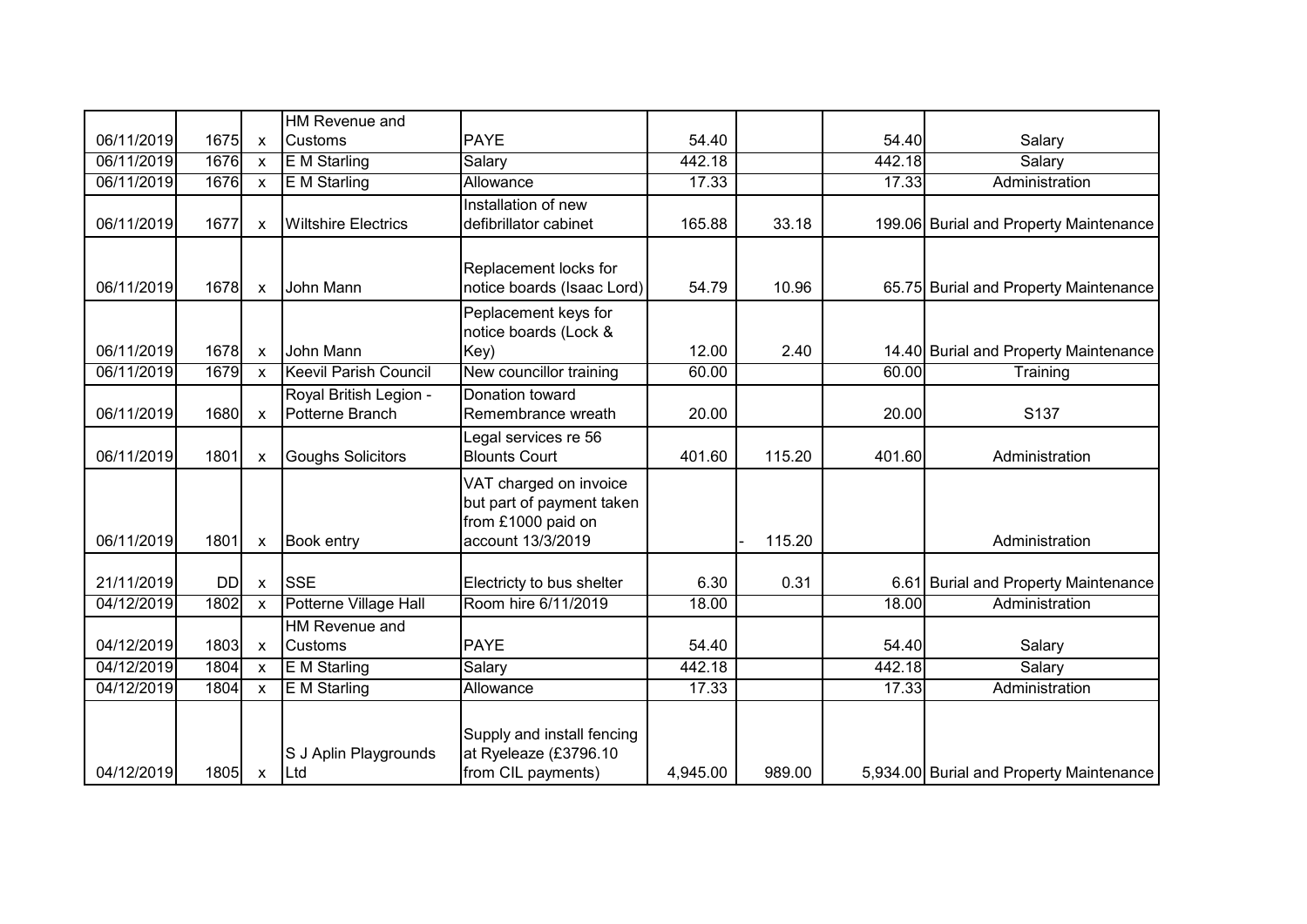| 04/12/2019 | 1806      | $\mathsf{x}$              | S J Aplin Playgrounds<br>∣Ltd      | Repairs to playground<br>equipment at Blounts<br>Court           | 498.00 | 99.60  |        | 597.60 Burial and Property Maintenance   |
|------------|-----------|---------------------------|------------------------------------|------------------------------------------------------------------|--------|--------|--------|------------------------------------------|
|            |           |                           |                                    |                                                                  |        |        |        |                                          |
| 04/12/2019 | 1807      | $\boldsymbol{\mathsf{x}}$ | <b>Grist Environmental</b>         | Emptying skip at cemetery                                        | 238.97 | 47.79  |        | 286.76 Burial and Property Maintenance   |
|            |           |                           |                                    |                                                                  |        |        |        |                                          |
| 20/12/2019 | <b>DD</b> | $\mathsf{x}$              | <b>SSE</b>                         | Electricty to bus shelter                                        | 6.30   | 0.31   |        | 6.61 Burial and Property Maintenance     |
| 08/01/2020 | 1808      | $\boldsymbol{\mathsf{x}}$ | Potterne Village Hall              | Room hire 4/12/2019                                              | 18.00  |        | 18.00  | Administration                           |
| 08/01/2020 | 1809      | $\mathsf{x}$              | E M Starling                       | Salary                                                           | 442.38 |        | 442.38 | Salary                                   |
| 08/01/2020 | 1809      | $\mathsf{x}$              | <b>E</b> M Starling                | Allowance                                                        | 17.33  |        | 17.33  | Administration                           |
| 08/01/2020 | 1810      | $\mathsf{x}$              | HM Revenue and<br><b>Customs</b>   | <b>PAYE</b>                                                      | 54.20  |        | 54.20  | Salary                                   |
| 08/01/2020 | 1811      | $\mathsf{x}$              | <b>PKF Littlejohn LLP</b>          | <b>Limited Assurance</b><br>Review of AGAR year end<br>31/3/2019 | 200.00 | 40.00  | 240.00 | Administration                           |
| 20/01/2020 | <b>DD</b> | $\boldsymbol{\mathsf{x}}$ | <b>ISSE</b>                        | Electricty to bus shelter                                        | 6.30   | 0.31   |        | 6.61 Burial and Property Maintenance     |
| 05/02/2020 | 1812      | $\boldsymbol{\mathsf{x}}$ | Potterne Village Hall              | Room hire 8/1/2020                                               | 18.00  |        | 18.00  | Administration                           |
| 05/02/2020 | 1813      | $\boldsymbol{\mathsf{x}}$ | HM Revenue and<br><b>Customs</b>   | <b>PAYE</b>                                                      | 54.40  |        | 54.40  | Salary                                   |
| 05/02/2020 | 1814      | $\boldsymbol{\mathsf{x}}$ | <b>E</b> M Starling                | Salary                                                           | 442.18 |        | 442.18 | Salary                                   |
| 05/02/2020 | 1814      | $\mathsf{x}$              | <b>E</b> M Starling                | Allowance                                                        | 17.33  |        | 17.33  | Administration                           |
| 05/02/2020 | 1815      |                           | Mr G Day                           | Wayleave to pump                                                 | 5.00   |        |        | 5.00 Burial and Property Maintenance     |
| 05/02/2020 | 1816      | $\mathsf{x}$              | Mr B Portch                        | Maintenance around<br>Jubilee Tree                               | 45.00  |        |        | 45.00 Burial and Property Maintenance    |
| 05/02/2020 | 1817      | $\mathsf{x}$              | Mark Goddard & Sons<br>Landscaping | Grounds maintence                                                | 950.00 | 190.00 |        | 1,140.00 Burial and Property Maintenance |
| 21/02/2020 | <b>DD</b> | $\boldsymbol{\mathsf{x}}$ | <b>SSE</b>                         | Electricty to bus shelter                                        | 6.30   | 0.31   |        | 6.61 Burial and Property Maintenance     |
| 04/03/2020 | 1818      |                           | Potterne Village Hall              | Room hire 5/2/2020                                               | 18.00  |        | 18.00  | Administration                           |
| 04/03/2020 | 1819      | $\mathbf{x}$              | HM Revenue and<br><b>Customs</b>   | <b>PAYE</b>                                                      | 54.40  |        | 54.40  | Salary                                   |